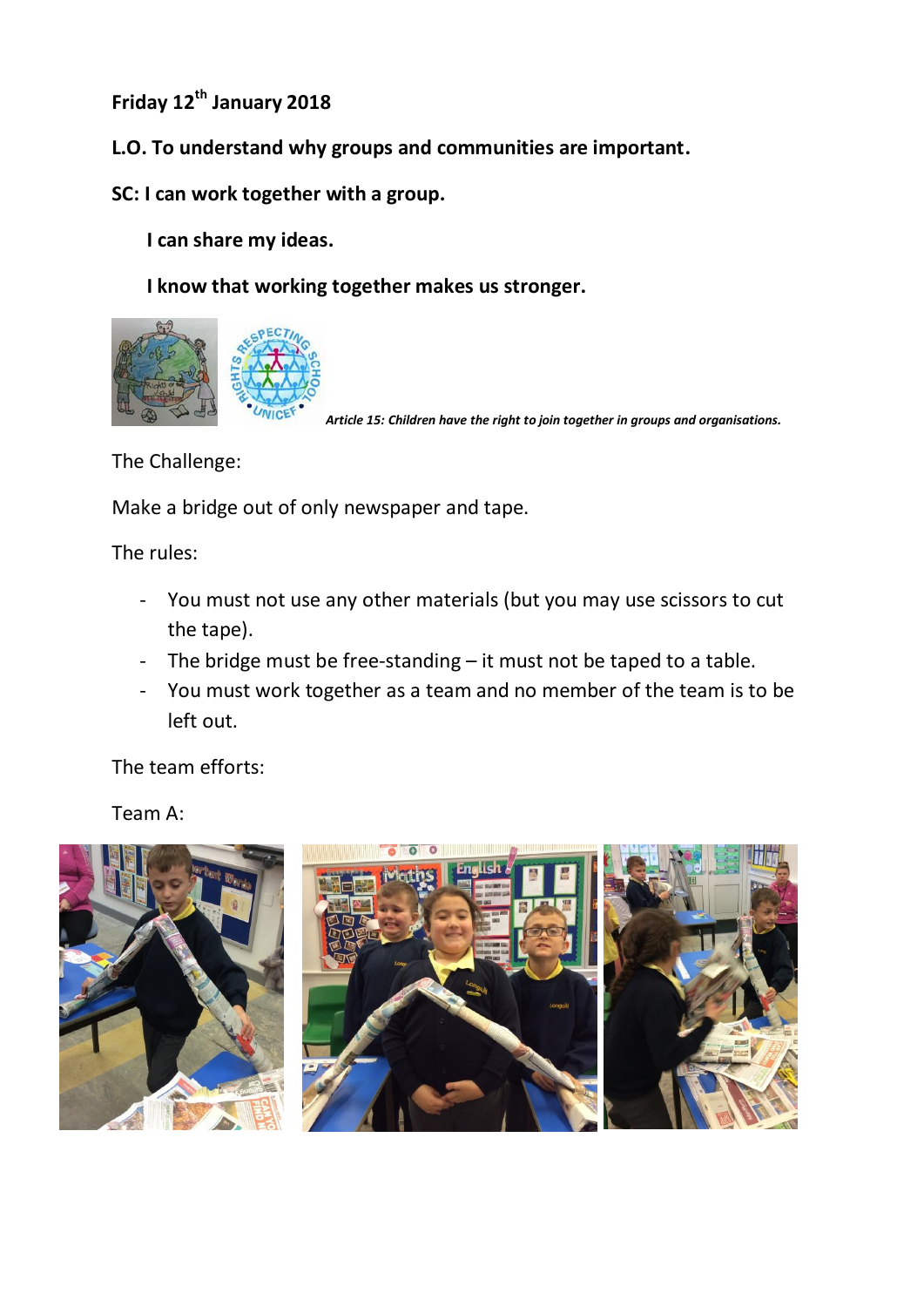





The Test:



Team A's effort took 250 grams of weight before it collapsed.



Team B's effort took 150 grams of weight before it collapsed.